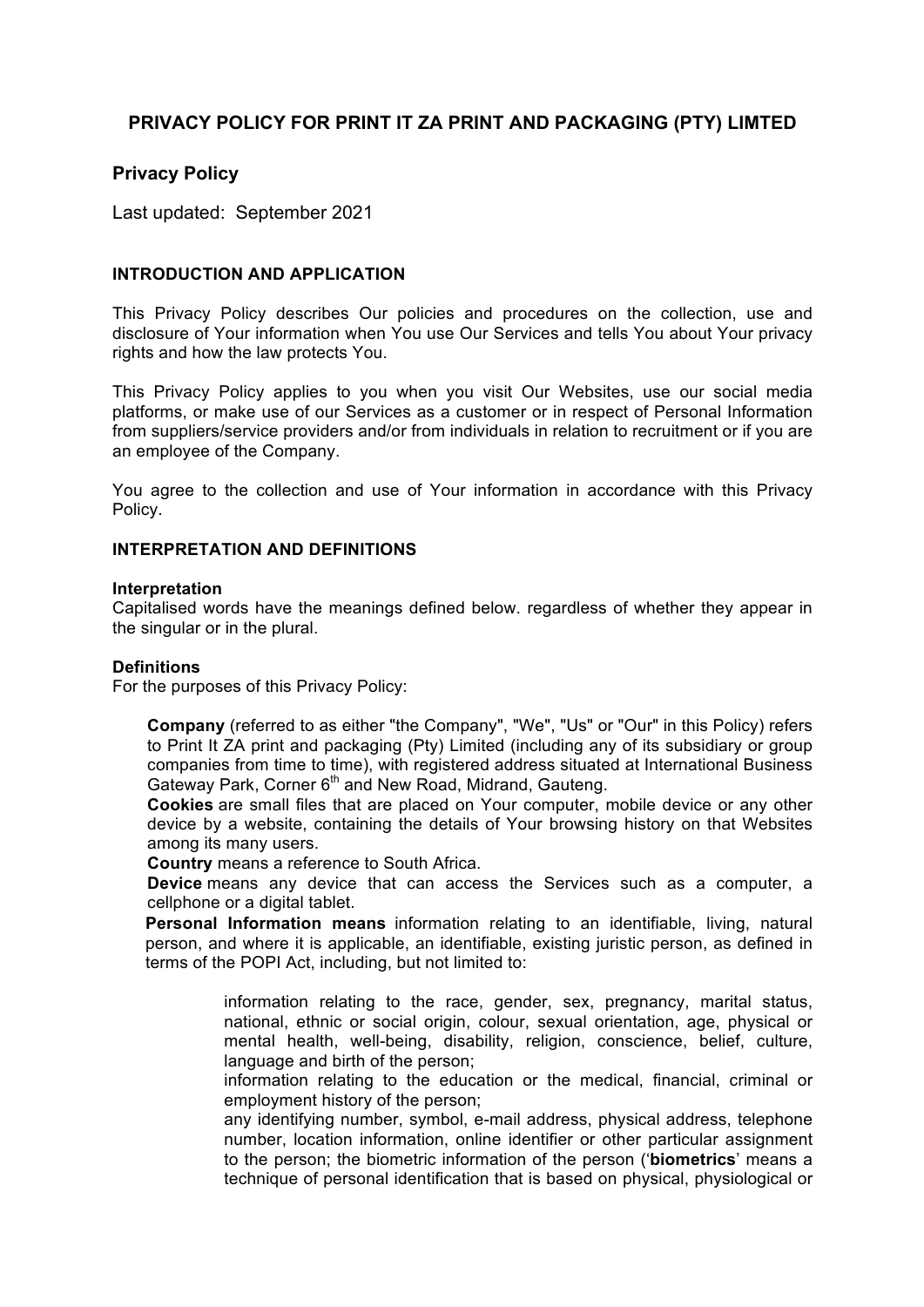behavioural characterisation including blood typing, fingerprinting, DNA analysis, retinal scanning and voice recognition);

the personal opinions, views or preferences of the person;

 correspondence sent by the person that is implicitly or explicitly of a private or confidential nature or further correspondence that would reveal the contents of the original correspondence;

- the views or opinions of another individual about the person; and
- the name of the person if it appears with other personal information relating to the person or if the disclosure of the name itself would reveal information about the person.

**POPI Act** means the Protection of Personal Information Act (Act 4 of 2013).

 **Processing** means any operation or activity or any set of operations, whether or not by automatic means, concerning Personal Information, including (a) the collection, receipt, recording, organisation, collation, storage, updating or modification, retrieval, alteration, consultation or use; (b) dissemination by means of transmission, distribution or making available in any other form; or (c) merging, linking, as well as restriction, degradation, erasure or destruction of information.

 **Services** refers to the Services provided by the Company to You, being, amongst others, digital marketing strategies, lithographic printing, digital printing, variable data printing, web2print, cross-channel marketing, design and layout, point of sale displays, printing solutions, a web-based online printing service and products and all related services whether through a written, or verbal agreement and/or the access to or use of the Websites and/or any of Our social media platforms.

 **Special Personal Information** means personal information concerning (a) the religious or philosophical beliefs, race or ethnic origin, trade union membership, political persuasion, health or sex life or biometric information of a person or, if applicable, entity or (b) the criminal behaviour of a person to the extent that such information relates to either the alleged commission by such person of any offence or any proceedings in respect of any offence allegedly committed by the person subject or the disposal of such proceedings.

 **Website(s)** refers to the Print It ZA print and packaging websites, accessible from https://www.printitza.co.za / https://onlineprintshop.printitza.co.za

 **You** means the individual accessing or using the Services, or if applicable Your parent or legal guardian, or the company, or other legal entity on behalf of which such individual is accessing or using the Service, as applicable, and includes a reference to suppliers/service providers and/or recruitment candidates.

## **COLLECTING AND USING YOUR INFORMATION**

#### **Collection of and Types of Data Collected**

Should You:

 use Our Services, act as Our service provider or apply for a position with the Company, be an employee of the Company.

We may ask You to provide Us with certain Personal Information or You may, of your own accord, provide Us with Personal Information.

We may also collect Personal Information about You:-

directly from You;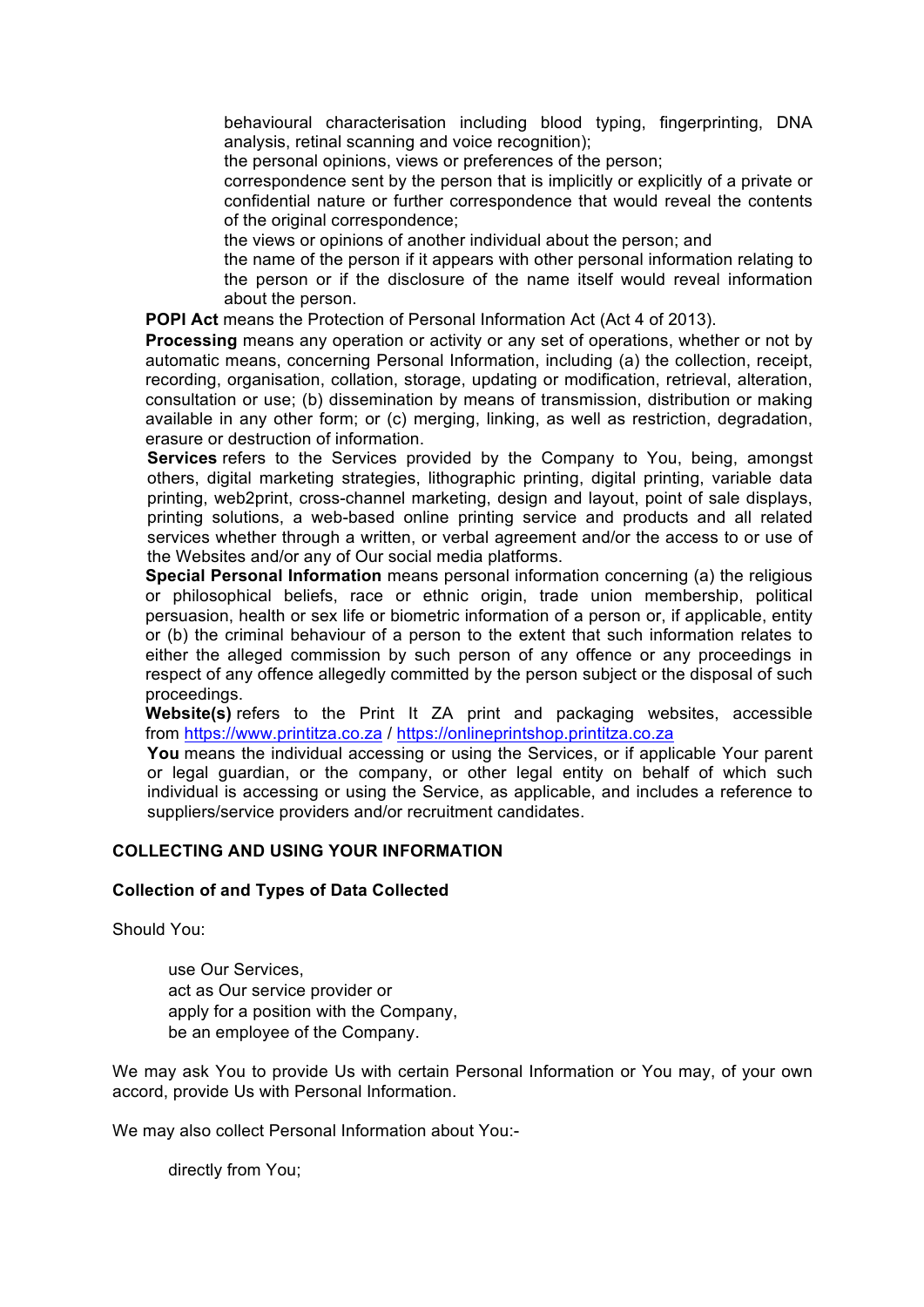in the course of any agreement that we may have concluded with You; in the course of providing Services to You; from publically available information; when You visit/or interact with Our Websites or any of Our social media platforms; when You visit Our offices: when You communicate with Us *via* email or other means; from third parties who are authorised to provide Us with Your Personal Information.

The Personal Information collected from You or which relates to You, may include, but is not limited to:-

 First name and last name, title, phone number, address, email address, photograph, biometric information, identifying number, location information, online identifier, demographic information, gender, date of birth, Identity Number, Passport Number, nationality, language preferences,, bank statements, agreements with third parties, employee or employee details, records of any interactions with Us, billing and payment details such as bank account numbers, data relating to visits to Our Websites and social media platforms, device types which accesses our Websites and social media platforms, IP address, location details and other technical communications information, car registration details.

To the extent that We need to Process any of Your Special Information, We shall only do so to for a legitimate purpose, in accordance with applicable law.

#### **Tracking Technologies and Cookies**

We use Cookies and similar tracking technologies to track activity in respect of the use of Our Services on Our Websites and We store certain information. Cookie and tracking technology are useful for gathering information such as browser type and operating system, tracking the number of visitors to Our Website, and understanding how visitors use Our Websites. Cookies can also help customize Our Websites for visitors. Personal information cannot be collected via cookies and other tracking technology; however, if you previously provided personally identifiable information, cookies may be tied to such information. Aggregate cookie and tracking information may be shared with third parties. Tracking technologies used are beacons, tags, and scripts to collect and track information and to improve and analyse Our Services. The technologies We use may include:

 **Cookies or Browser Cookies.** A cookie is a small file placed on Your Device. You can instruct Your browser to refuse all Cookies or to indicate when a Cookie is being sent. However, if You do not accept Cookies, You may not be able to use some parts of Our Services. Unless You have adjusted Your browser setting so that it will refuse Cookies, then you accept that Our Service may use Cookies.

 **Flash Cookies.** Certain features of our Service may use local stored objects (or Flash Cookies) to collect and store information about Your preferences or Your activity in relation to our Our Services. Flash Cookies are not managed by the same browser settings as those used for Browser Cookies. For more information on how You can delete Flash Cookies, please read "Where can I change the settings for disabling, or deleting local shared objects?" available at https://helpx.adobe.com/flashplayer/kb/disable-local-shared-

objectsflash.html#main\_Where\_can\_I\_change\_the\_settings\_for\_disabling\_\_or\_deleting local shared objects

 **Web Beacons.** Certain sections of our Services and our emails may contain small electronic files known as web beacons (also referred to as clear gifs, pixel tags, and single-pixel gifs) that permit the Company, for example, to count users who have visited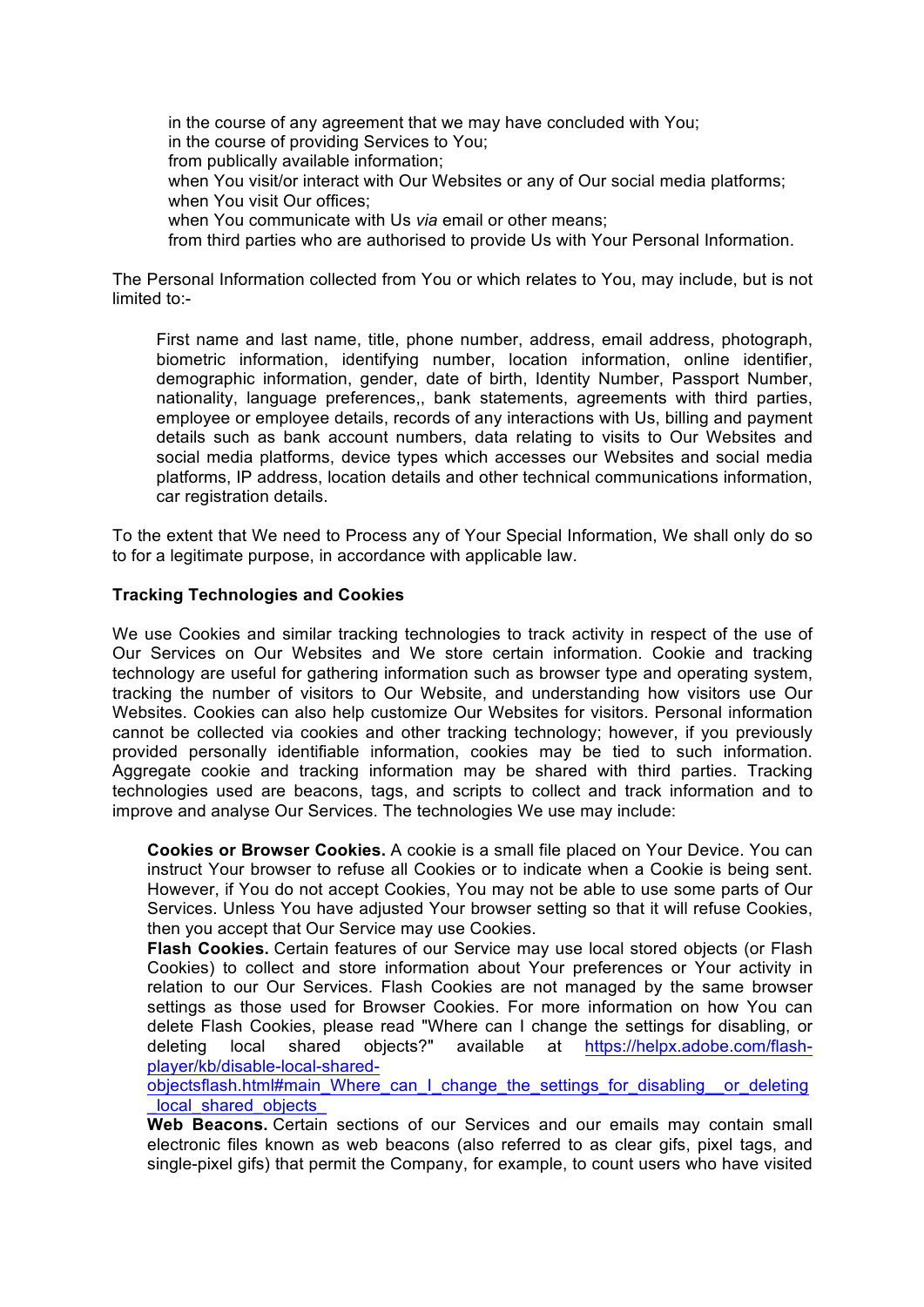those pages or opened an email and for other related Websites statistics (for example, recording the popularity of a certain section and verifying system and server integrity).

Cookies can be "Persistent" or "Session" Cookies. Persistent Cookies remain on Your personal computer or mobile device when You go offline, while Session Cookies are deleted as soon as You close Your web browser.

We may use both Session and Persistent Cookies for the purposes set out below:

## **Necessary / Essential Cookies**

Type: Session Cookies

Administered by: Us or Our Service Providers

Purpose: These Cookies are essential to provide You with Services available through the Websites and to enable You to use some of its features. They help to authenticate users and prevent fraudulent use of user accounts. Without these Cookies, the Services that You have asked for cannot be provided, and We only use these Cookies to provide You with those Services.

## **Cookies Policy / Notice Acceptance Cookies**

Type: Persistent Cookies

Administered by: Us or Our Service Providers

Purpose: These Cookies identify if users have accepted the use of cookies on the Website.

#### **Functionality Cookies**

Type: Persistent Cookies

Administered by: Us or our Service Providers

Purpose: These Cookies allow us to remember the choices You make when You use the Website, such as remembering Your login details or language preference. The purpose of these Cookies is to provide You with a more personal experience and to avoid You having to re-enter your preferences every time You use the Website.

# **PURPOSES OF PROCESSING AND LEGAL BASES FOR PROCESSING**

We will Process Your Personal Information:

 in the ordinary course of Our business in relation to providing the Services and Products;

to ensure that:

- o You can provide services to Us and that We can comply with Our obligations to You as a supplier;
- o You comply with Your obligations to Us as a supplier;
- o We can employ You or comply with Our obligations to You as an employee; or
- o You as an employee comply with Your obligations to Us as an employer. We will use Your Personal Information only for the purpose for which it was originally or primarily collected. We may use Your Personal Information for a further purpose only if such purpose constitutes a legitimate interest and is closely related to the original or primary purpose for which Your Personal Information was collected. Your Personal Information may be Processed for, without limitation, the following:

 to provide and maintain the Services and/or Products, including to monitor the usage of Our Services and/or Products and to contact You in relation to the Services and or Products, to process payment for the Services and/or Products as well as to Inform You about similar Services and/or Products that We provide (You may choose to stop receiving communications about similar Services and Products by contacting Us or by unsubscribing);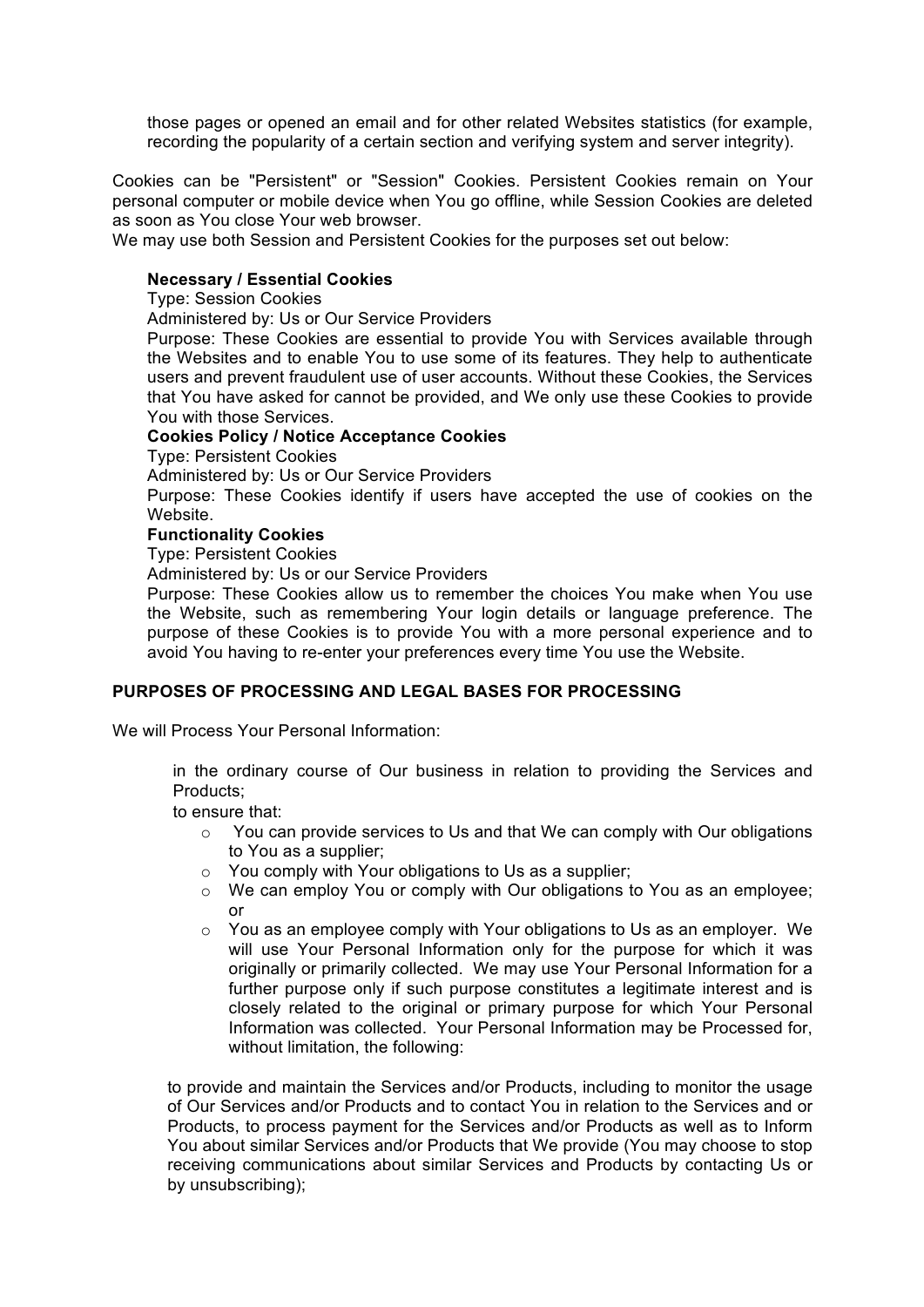to enter into or perform in terms of an agreement to which You are a party;

 to comply with any legislation, regulation, policy and/or directive in relation to the Company, including fraud prevention;

to protect Your legitimate interests;

 to pursue a legitimate interest of the Company or a third party to whom the Personal Information is supplied;

 transfer to or share with Our employees, service providers, agents, other companies within Our group and other third parties for the purposes as set out in this Policy;

 to provide You with news, special offers and general information about other services which We offer that are similar to those that you have already purchased/made use of or enquired about unless You have opted not to receive such information;

to attend to and manage Your requests/instructions to Us;

 to evaluate or conduct a merger, divestiture, restructuring, reorganization, dissolution, or other sale or transfer of some or all of Our assets, whether as a going concern or as part of liquidation, business rescue or similar proceedings, in which Personal Information held by Us is among the assets transferred;

 for other purposes: We may use Your information for other purposes, such as data analysis, identifying usage trends, determining the effectiveness of Our promotional campaigns and to evaluate and improve Our Services. We may also disclose Your Personal Information for any other purpose with Your consent.

# **RETENTION AND STORAGE OF YOUR PERSONAL INFORMATION AND YOUR RIGHTS**

The Company will retain Your Personal Information only for as long as is necessary for the purposes set out in this Privacy Policy. We will retain and use Your Personal Information to the extent necessary to comply with Our legal obligations (for example, if we are required to retain Your Personal Information to comply with applicable laws), resolve disputes, and enforce Our legal agreements and policies.

You have the following Rights in relation to Your Personal Information the right to:-

 upon having provided adequate proof of identification, request the Company to confirm, free of charge, whether or not the Company holds Personal Information about You;

 request the record or a description of the Your Personal Information (including information about the identity of third parties or categories of third parties who have or have had access to Your Personal Information), at a prescribed fee, within a reasonable time, in a reasonable manner and format, and in a form that is generally understandable;

in the prescribed manner, request the correction of Your Personal Information;

 in the prescribed manner, request the destruction or deletion of Your Personal Information, subject thereto that the Company is no longer entitled/required to retain Your Personal Information;

 object to the processing of Your Personal Information, at which time this consent will be retracted. Such retraction will not affect the previous collection and/or processing of Your Personal Information up until the retraction of the consent and/or Processing which does not *per se* require consent;

 lodge a complaint to the Information Regulator, in the prescribed manner and form. The details of the Information Regulator are as follows:

- o Information Regulator (South Africa)
	- Address: JD House, 24 Stiemens Street, Braamfontein, Johannesburg; Email: POPIAcomplaints.IR@justice.gov.za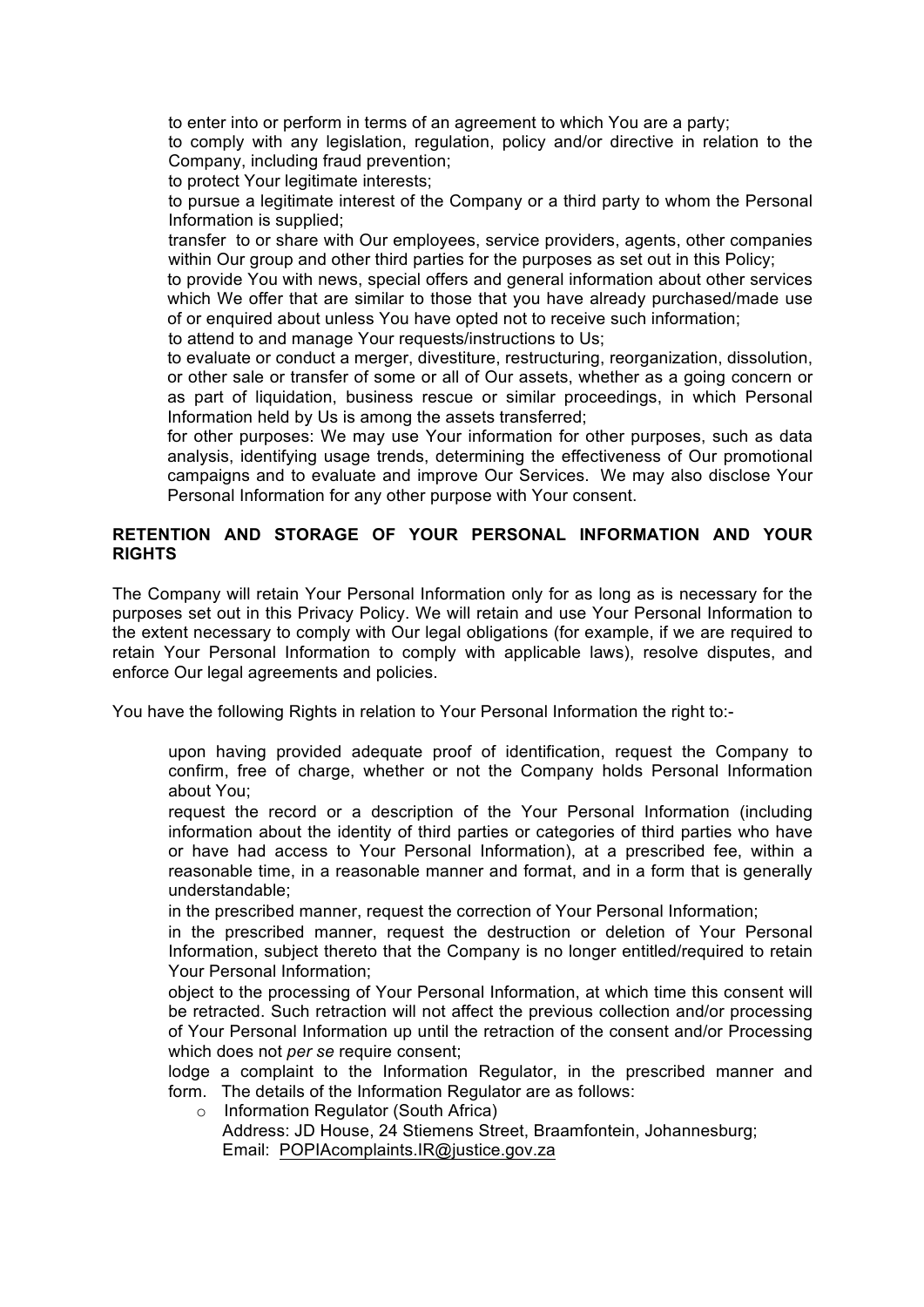We will use Our best endeavours to keep Your Personal Information that we collect accurate, complete and up to date.

You can exercise Your Rights by contacting the Information Officer at the email address provided for the Information Officer in this Policy.

## **TRANSFER OF YOUR INFORMATION**

Your information, including Personal Information may be subject to cross border transfer (i.e. transfer outside of the Country) and processing and/or retention by third parties in countries that have data laws, regulations and/or legislation that offers similar protection in respect of personal information as the POPI Act or to countries which offer less protection. By acceptance of this Policy You consent to such transfer.

If it is the intention of the Company to engage in the cross border transfer of:-

 unique identifier information (examples of 'unique identifiers' as identified in terms of the POPI Act are *"Bank Account Numbers or any account number; Policy Number; Identity Number; Employee Number; Student Number; Telephone or cell phone number; or Reference Number"*), then where this information: is to be used for a purpose other than the purpose for which the unique identifier information was specifically intended (at the time of collection) and it is linked with information processed by another, or other responsible parties;

Special Personal Information or

 Personal Information of children (persons below the age of 18) to a third party in a foreign country that does not offer an adequate level of protection similar to the POPI Act,

then the Company will seek the prior authorisation from the Information Regulator before such transfer. The Company will only have to obtain the authorisation from the Information Regulator once and not every time the Personal Information is received or processed (unless the processing differs from what was previously authorised).

# **SECURITY OF YOUR PERSONAL INFORMATION**

The security of Your Personal Information is important to Us, but remember that no method of transmission over the Internet, or method of electronic storage is 100% secure. While We strive to use commercially acceptable means to protect Your Personal Information, We cannot guarantee its absolute security.

We will ensure that Our hosting service provider(s) will, in hosting Our server(s), Websites and other applications, use firewalls and other applicable security measures to prevent interference and unauthorised access to Your Personal Information.

Authorisations to access Your Personal Information will be limited to those who are required to access such Personal Information for the purposes as set out in this Policy.